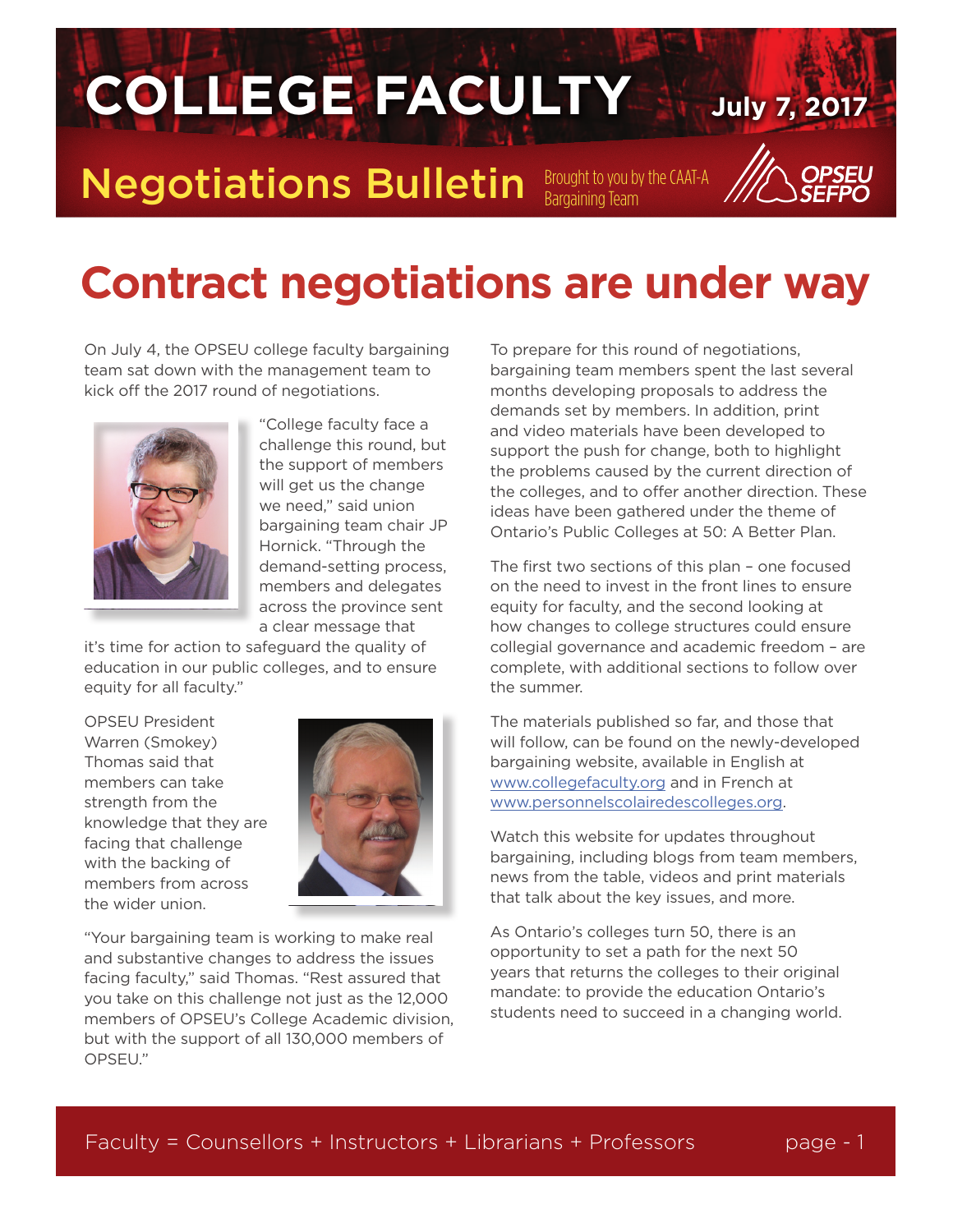## **COLLEGE FACULTY July 7, 2017**

Negotiations Bulletin Brought to you by the CAAT-A

### **Our opening presentation: a mandate for change**

The following is the text of the college faculty bargaining team's opening presentation on the first day of negotiations. You can find a digital copy of this presentation, including the summary of 2017 proposals, at [https://opseu.org/sites/default/files/union\\_exec\\_summ\\_initial\\_proposals\\_final-eng.pdf.](https://opseu.org/sites/default/files/union_exec_summ_initial_proposals_final-eng.pdf)

As negotiations proceed, we will provide members with information about the proposals we make to the management team, along with links to the language of these proposals. Information on this week's proposals will be coming in next week's bulletin.

College faculty enter this round of negotiations with a clear mandate for change from our members. Our faculty have passed a focused set of demands to address two major issues: the quality of education in the Colleges of Applied Arts and Technology (CAATs), and equity for all faculty. Our demand package reflects the concerns of faculty at all 24 colleges. These proposals align with the clear objective of the Ontario government to ensure fairness and better labour relations for workers, and a more robust college system for students that both reflects international standards and creates better pathways to careers and other post-secondary institutions.

The direction taken by the union membership at local and provincial demand setting meetings, in combination with the government's recent proposed changes to the *Employment Standards Act,* the *Labour Relations Act,* and the post-secondary systems, demonstrate the need for substantive change in our system to create a sustainable, highquality system that can respond to and work for students, faculty, and Ontario over the next 50 years. College faculty recognize that the colleges have evolved from where we began in 1967. The collective agreement between the colleges and faculty must also continue to evolve.

The union's demand package is both responsible and realistic. We have proposed changes that currently exist in individual colleges and universities in Ontario, and in comparable systems in other provinces. Our aim is to achieve an on-time and reasonable settlement that is based upon the realities faced by the colleges today.

For students and faculty alike, the learning and teaching environment is paramount to a successful college system. Students require classrooms,

both face-to-face and online, in which dedicated, consistent faculty members have the ability to create and foster positive academic environments that provide the best opportunities for learning. Students need access to counsellors and librarians who can support and enhance their learning. Most importantly, they need to have access to faculty who can help them integrate their studies and skills into the work force and society. Meeting these critical student needs requires a stable complement of full-time and contract professors, instructors, counsellors, and librarians. It also requires a working environment that respects, fosters and enhances the working conditions of college faculty. Quality education cannot exist without equality for all faculty.

College faculty are both professional educators and experts in our respective fields. As the college system has changed, so has the role of our faculty. Our work increasingly resembles that of university professors, yet our greatest strengths are our connection to our students and our connections to industry. As our work has evolved, so has the need for stronger faculty involvement in the direction of the colleges to build on these strengths. This necessitates a system based on collegial governance. Bicameral governance ensures that strong fiscal management provided by college Boards of Governors is balanced by equally strong academic direction provided by faculty-majority senates. In this model – the standard for other post-secondary institutions in Canada and world-wide – faculty and administrators work together to balance operational and academic priorities. The result will be higher quality, greater student success, increased innovation, and stronger colleges.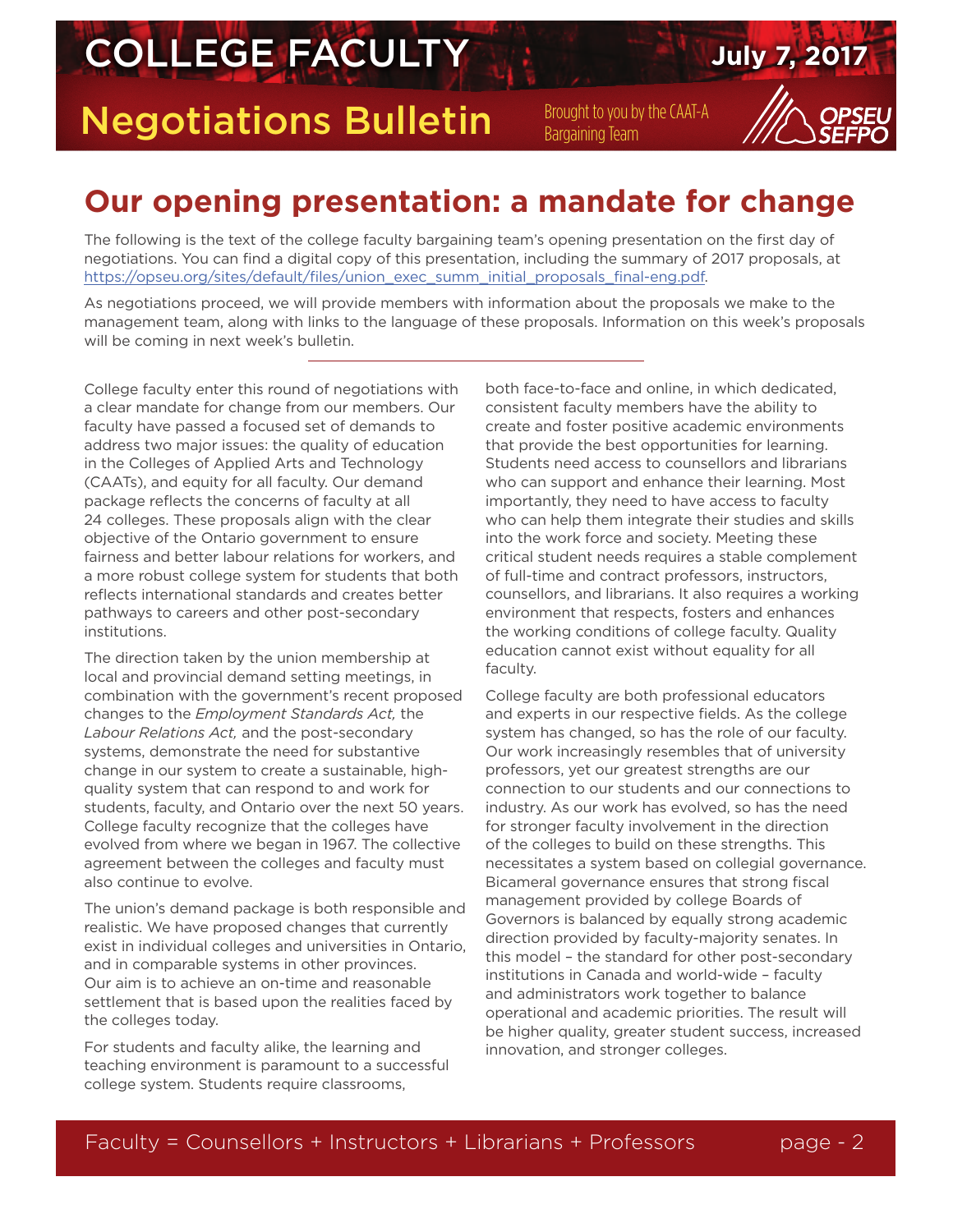# **COLLEGE FACULTY AND SUIT SERVICE OF STRAIGHT AND SUITE SERVICE OF STRAIGHT AND THE STRAIGHT OF STRAIGHT AND THE STRAIGHT AND THE STRAIGHT AND THE STRAIGHT AND THE STRAIGHT AND THE STRAIGHT AND THE STRAIGHT AND THE STRAIGH**

Negotiations Bulletin Brought to you by the CAAT-A

### **The 2017 proposals: improvements and fairness for all members**

#### *Proposals to improve academic quality and to improve fairness for all members*

- Establish academic freedom and collegial governance
- Strengthen intellectual property rights
	- $\circ$  The union proposes to improve the quality of education and training college students receive by enhancing collegiality through the creation of an academic senate.
	- $\circ$  The union proposes to implement academic freedom language similar to that in many university and other college systems.
	- $\circ$  The union proposes to clarify the responsibilities of faculty and administration in respect of the academic process.
	- $\circ$  The union proposes that the colleges adopt an intellectual property rights model that reflects customary post-secondary standards and practices.
- Improve job security, complement and layoff language
- Improve language for replacement and consideration
- Prevent the contracting out, privatization or outsourcing of faculty work in whole or in part
	- $\circ$  The union proposes to update Article 2 to update and enhance the full-time faculty complement.
	- $\circ$  The union proposes to limit contracting out of faculty work.
	- $\circ$  The union proposes to improve the creation of full-time positions by strengthening the language in that regard.
- $\circ$  The union proposes no layoffs during the term of this collective agreement, and structured discussions between the colleges and union locals in cases of financial exigency.
- Improve workload language to ensure that all faculty work is recorded on the SWF and that volunteerism is eliminated
- Improve workload factors to provide adequate time for academic work
	- $\circ$  The union proposes to update and clarify several provisions of Article 11 – Workload in line with the changing college environment. This will focus on on-line delivery methods, updated factors for evaluation, and clarification of the nonteaching period.
	- $\circ$  The union proposes to update the workload factors for consideration to reflect current post-secondary workloads for all faculty.
- Strengthen language to improve union representation of members working inside and outside the Province of Ontario
	- $\circ$  The union proposes changes to Article 32 to reasonably address the need to file union grievances.
	- $\circ$  The union proposes to update the list of arbitrators.
- Improve the salary grids and wages to better our position in relation to our comparator groups and to account for inflation
- Improve benefit coverage for all faculty
	- $\circ$  The union proposes fair and reasonable salary increases which will ensure that college faculty compensation is properly